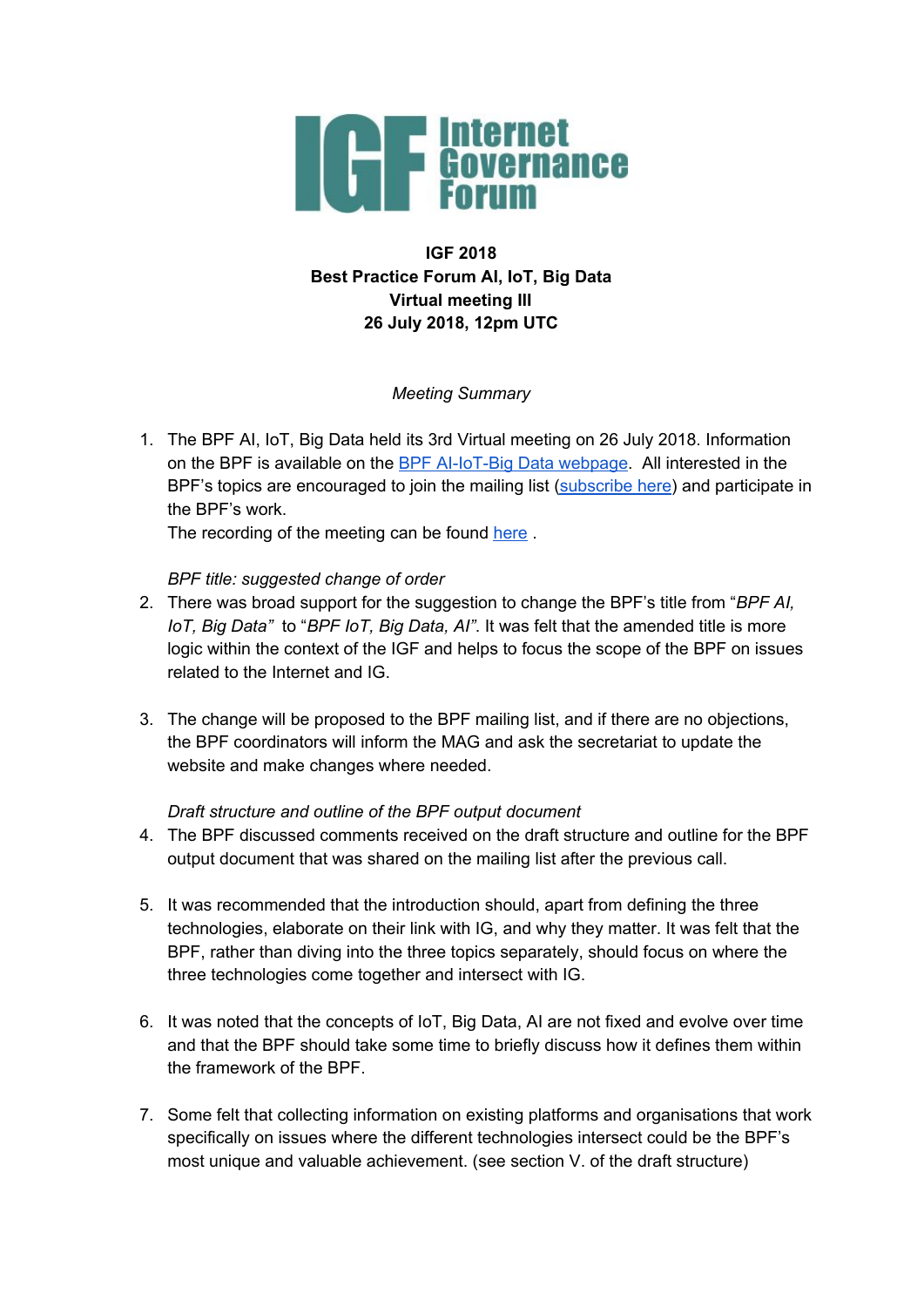8. A second angle of approach the BPF intents to explore are the potential contributions of these technologies to the achievement of the UN SDGs. However, the further discussion is needed to identify what SDGs the BPF should look at.

### *Survey*

9. Maarten Botterman updated the BPF on the current feedback on the [survey](https://www.surveymonkey.com/r/IGF-BPF-AI-IOT-BIGDATA) - 6 replies so far. Titti informed that, just before the call, she had invited the MAG to reply to the survey. The BPF reflected on how to reach out to a broader group of people that could give useful input on the survey questions.

### *Collecting input and reference documents*

10. It was suggested to start collecting relevant resources - reports, studies, links to webcast and recordings of relevant conferences, etc. Such a list would be useful for the work of the BPF, but also be valuable as part of the BPF's outcome as a bibliography or list of reference documents that serves as an information resource provided by the BPF. BPF participants were invited to share links and documents on the mailing list.

## *Outreach and broadening BPF participation*

11. The BPF discussed how to invite more knowledgeable people and organisations to the work of the BPF (WEF, InternetSociety, OECD, IEEE, the Future of the internet Initiative (WEF) etc.). It was suggested to start listing and tracking outreach activities on the google doc.

### *Next meetings*

12. There was a proposal to schedule BPF meeting dates for the upcoming months, allowing people to fix the times in their agendas. A proposal to have biweekly calls on Thursday at noon UTC will be sent to the list and if no objections, these dates will be announced on the BPF webpage.

Annexes

### **List of Participants**

Maarten Botterman Katie Watson June Parris Yu CHEN Lianna Galstyan Lucien Castex Mike Nelson